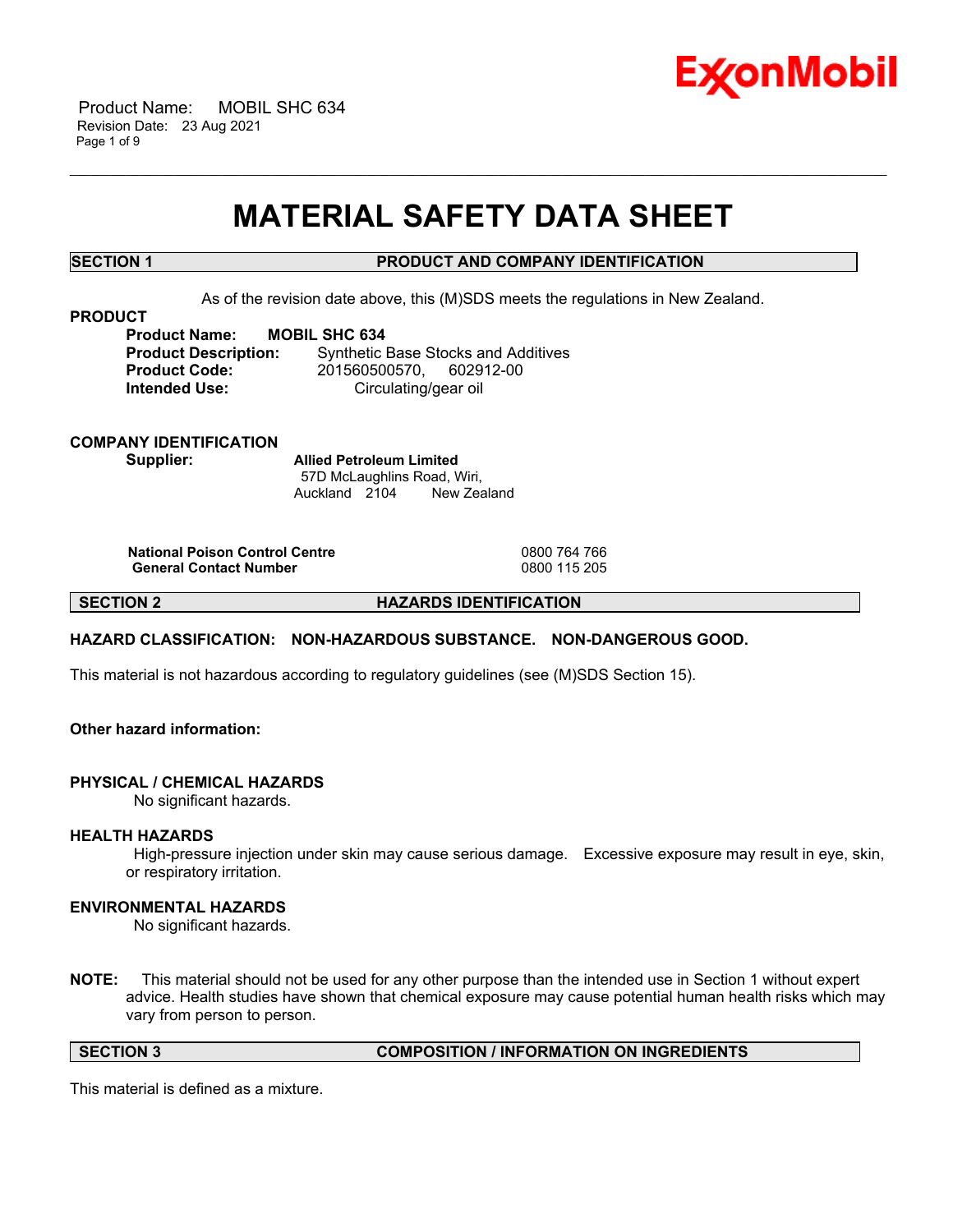

 Product Name: MOBIL SHC 634 Revision Date: 23 Aug 2021 Page 2 of 9

### **Hazardous Substance(s) or Complex Substance(s) required for disclosure**

| <b>Name</b>                                    | CAS#       | Concentration* | <b>GHS Hazard Codes</b>              |
|------------------------------------------------|------------|----------------|--------------------------------------|
| 1-DECENE. TETRAMER AND TRIMER HYDROGENATED     | 68649-12-7 | $5 - 10\%$     | H <sub>304</sub>                     |
| I PHOSPHORIC ACID. METHYLPHENYL DIPHENYL ESTER | 26444-49-5 | $0.1 - 5.25\%$ | H400(M factor 1), H410(M<br>factor 1 |
| TRIPHENYL PHOSPHATE                            | 115-86-6   | $0.1 - 5.25\%$ | H400(M factor 1), H411               |

\_\_\_\_\_\_\_\_\_\_\_\_\_\_\_\_\_\_\_\_\_\_\_\_\_\_\_\_\_\_\_\_\_\_\_\_\_\_\_\_\_\_\_\_\_\_\_\_\_\_\_\_\_\_\_\_\_\_\_\_\_\_\_\_\_\_\_\_\_\_\_\_\_\_\_\_\_\_\_\_\_\_\_\_\_\_\_\_\_\_\_\_\_\_\_\_\_\_\_\_\_\_\_\_\_\_\_\_\_\_\_\_\_\_\_\_\_\_

\* All concentrations are percent by weight unless ingredient is a gas. Gas concentrations are in percent by volume. Other ingredients determined not to be hazardous.

# **SECTION 4 FIRST AID MEASURES**

### **INHALATION**

Remove from further exposure. For those providing assistance, avoid exposure to yourself or others. Use adequate respiratory protection. If respiratory irritation, dizziness, nausea, or unconsciousness occurs, seek immediate medical assistance. If breathing has stopped, assist ventilation with a mechanical device or use mouth-to-mouth resuscitation.

# **SKIN CONTACT**

Wash contact areas with soap and water. If product is injected into or under the skin, or into any part of the body, regardless of the appearance of the wound or its size, the individual should be evaluated immediately by a physician as a surgical emergency. Even though initial symptoms from high pressure injection may be minimal or absent, early surgical treatment within the first few hours may significantly reduce the ultimate extent of injury.

# **EYE CONTACT**

Flush thoroughly with water. If irritation occurs, get medical assistance.

### **INGESTION**

First aid is normally not required. Seek medical attention if discomfort occurs.

### **SECTION 5 FIRE FIGHTING MEASURES**

### **EXTINGUISHING MEDIA**

**Appropriate Extinguishing Media:** Use water fog, foam, dry chemical or carbon dioxide (CO2) to extinguish flames.

**Inappropriate Extinguishing Media:** Straight streams of water

### **FIRE FIGHTING**

**Fire Fighting Instructions:** Evacuate area. Prevent run-off from fire control or dilution from entering streams, sewers or drinking water supply. Fire-fighters should use standard protective equipment and in enclosed spaces, self-contained breathing apparatus (SCBA). Use water spray to cool fire exposed surfaces and to protect personnel.

**Hazardous Combustion Products:** Aldehydes, Incomplete combustion products, Oxides of carbon, Smoke, Fume, Sulphur oxides

### **FLAMMABILITY PROPERTIES**

**Flash Point [Method]:** >210°C (410°F) [ASTM D-92] **Flammable Limits (Approximate volume % in air):** LEL: 0.9 UEL: 7.0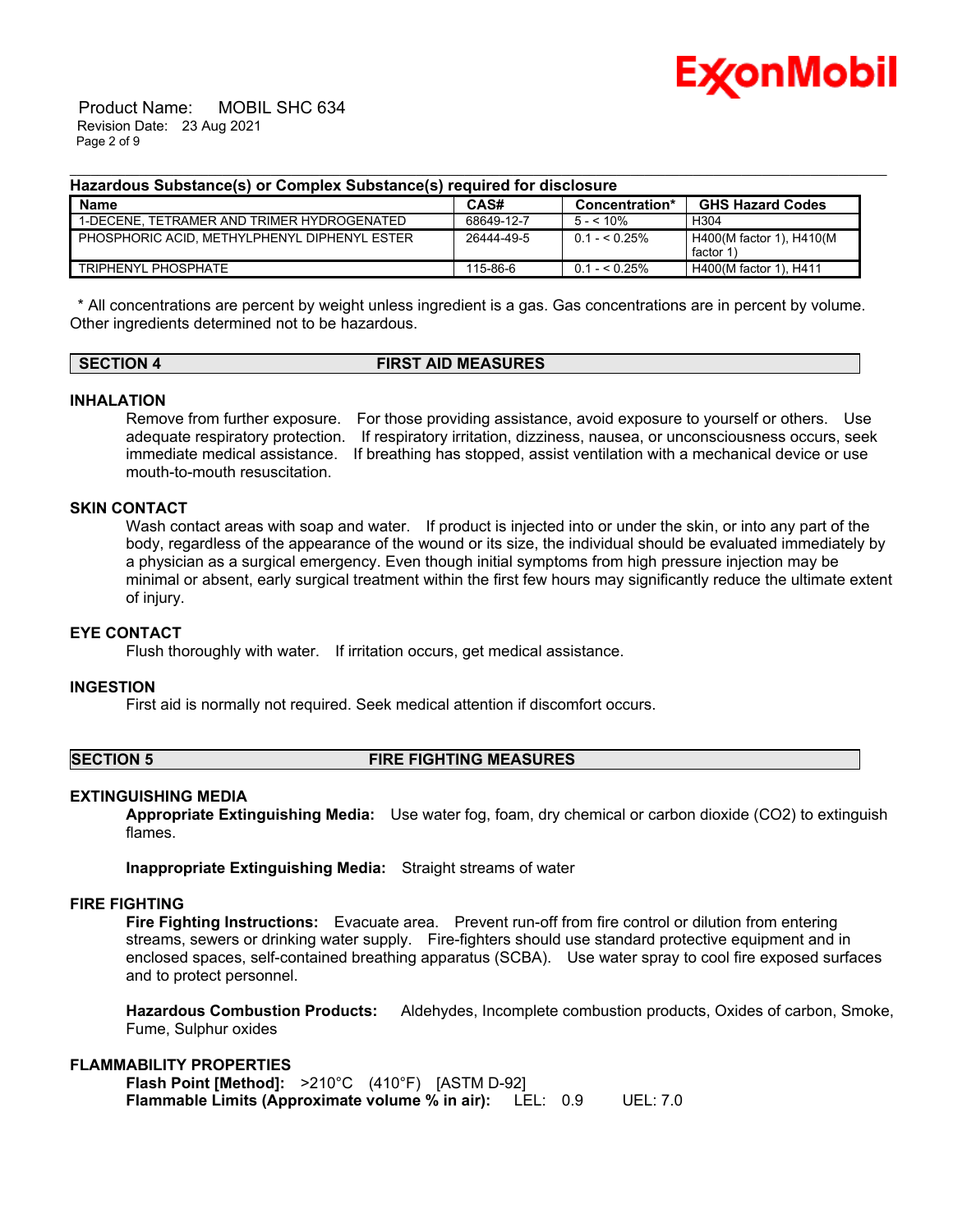

 Product Name: MOBIL SHC 634 Revision Date: 23 Aug 2021 Page 3 of 9

# **Autoignition Temperature:** N/D

#### **SECTION 6 ACCIDENTAL RELEASE MEASURES**

#### **NOTIFICATION PROCEDURES**

In the event of a spill or accidental release, notify relevant authorities in accordance with all applicable regulations.

\_\_\_\_\_\_\_\_\_\_\_\_\_\_\_\_\_\_\_\_\_\_\_\_\_\_\_\_\_\_\_\_\_\_\_\_\_\_\_\_\_\_\_\_\_\_\_\_\_\_\_\_\_\_\_\_\_\_\_\_\_\_\_\_\_\_\_\_\_\_\_\_\_\_\_\_\_\_\_\_\_\_\_\_\_\_\_\_\_\_\_\_\_\_\_\_\_\_\_\_\_\_\_\_\_\_\_\_\_\_\_\_\_\_\_\_\_\_

# **PROTECTIVE MEASURES**

Avoid contact with spilled material. See Section 5 for fire fighting information. See the Hazard Identification Section for Significant Hazards. See Section 4 for First Aid Advice. See Section 8 for advice on the minimum requirements for personal protective equipment. Additional protective measures may be necessary, depending on the specific circumstances and/or the expert judgment of the emergency responders.

#### **SPILL MANAGEMENT**

**Land Spill:** Stop leak if you can do so without risk. Recover by pumping or with suitable absorbent.

**Water Spill:** Stop leak if you can do so without risk. Confine the spill immediately with booms. Warn other shipping. Remove from the surface by skimming or with suitable absorbents. Seek the advice of a specialist before using dispersants.

Water spill and land spill recommendations are based on the most likely spill scenario for this material; however, geographic conditions, wind, temperature, (and in the case of a water spill) wave and current direction and speed may greatly influence the appropriate action to be taken. For this reason, local experts should be consulted. Note: Local regulations may prescribe or limit action to be taken.

#### **ENVIRONMENTAL PRECAUTIONS**

Large Spills: Dyke far ahead of liquid spill for later recovery and disposal. Prevent entry into waterways, sewers, basements or confined areas.

#### **SECTION 7 HANDLING AND STORAGE**

### **HANDLING**

Prevent small spills and leakage to avoid slip hazard. Material can accumulate static charges which may cause an electrical spark (ignition source). When the material is handled in bulk, an electrical spark could ignite any flammable vapors from liquids or residues that may be present (e.g., during switch-loading operations). Use proper bonding and/or earthing procedures. However, bonding and earthing may not eliminate the hazard from static accumulation. Consult local applicable standards for guidance. Additional references include American Petroleum Institute 2003 (Protection Against Ignitions Arising out of Static, Lightning and Stray Currents) or National Fire Protection Agency 77 (Recommended Practice on Static Electricity) or CENELEC CLC/TR 50404 (Electrostatics - Code of practice for the avoidance of hazards due to static electricity).

**Static Accumulator:** This material is a static accumulator.

#### **STORAGE**

The type of container used to store the material may affect static accumulation and dissipation. Do not store in open or unlabelled containers.

# **SECTION 8 EXPOSURE CONTROLS / PERSONAL PROTECTION**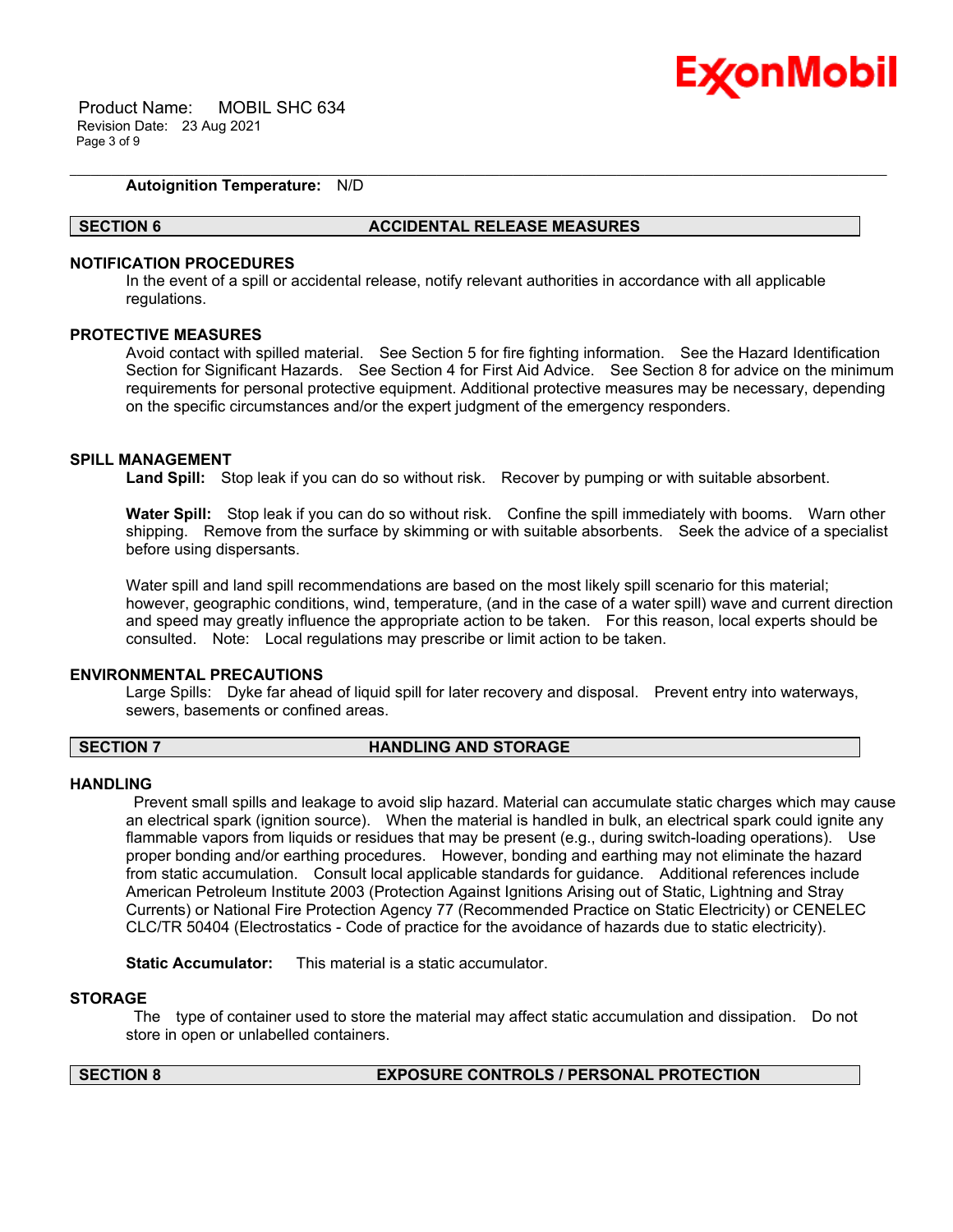

 Product Name: MOBIL SHC 634 Revision Date: 23 Aug 2021 Page 4 of 9

# **EXPOSURE LIMIT VALUES**

# **Exposure limits/standards (Note: Exposure limits are not additive)**

| <b>Substance Name</b>                         | <b>Form</b>                                | Limit/Standard |                  | <b>Note</b> | <b>Source</b>                 | Year |
|-----------------------------------------------|--------------------------------------------|----------------|------------------|-------------|-------------------------------|------|
| 1-DECENE. TETRAMER AND<br>TRIMER HYDROGENATED | Aerosols<br><i>(thoracic)</i><br>fraction) | <b>TWA</b>     | $5 \text{ mg/m}$ |             | ExxonMobil                    | 2020 |
| TRIPHENYI PHOSPHATE                           |                                            | <b>TWA</b>     | $3 \text{ mg/m}$ |             | New<br>Zealand<br><b>OELS</b> | 2019 |
| TRIPHENYL PHOSPHATE                           |                                            | <b>TWA</b>     | $3 \text{ mg/m}$ |             | <b>ACGIH</b>                  | 2020 |

\_\_\_\_\_\_\_\_\_\_\_\_\_\_\_\_\_\_\_\_\_\_\_\_\_\_\_\_\_\_\_\_\_\_\_\_\_\_\_\_\_\_\_\_\_\_\_\_\_\_\_\_\_\_\_\_\_\_\_\_\_\_\_\_\_\_\_\_\_\_\_\_\_\_\_\_\_\_\_\_\_\_\_\_\_\_\_\_\_\_\_\_\_\_\_\_\_\_\_\_\_\_\_\_\_\_\_\_\_\_\_\_\_\_\_\_\_\_

**Exposure limits/standards for materials that can be formed when handling this product:** When mists/aerosols can occur the following is recommended:  $5 \text{ ma/m}^3$  - ACGIH TLV (inhalable fraction).

# **Biological limits**

No biological limits allocated.

NOTE: Limits/standards shown for guidance only. Follow applicable regulations.

# **ENGINEERING CONTROLS**

The level of protection and types of controls necessary will vary depending upon potential exposure conditions. Control measures to consider:

No special requirements under ordinary conditions of use and with adequate ventilation.

# **PERSONAL PROTECTION**

Personal protective equipment selections vary based on potential exposure conditions such as applications, handling practices, concentration and ventilation. Information on the selection of protective equipment for use with this material, as provided below, is based upon intended, normal usage.

**Respiratory Protection:** If engineering controls do not maintain airborne contaminant concentrations at a level which is adequate to protect worker health, an approved respirator may be appropriate. Respirator selection, use, and maintenance must be in accordance with regulatory requirements, if applicable. Types of respirators to be considered for this material include:

No special requirements under ordinary conditions of use and with adequate ventilation. Particulate

For high airborne concentrations, use an approved supplied-air respirator, operated in positive pressure mode. Supplied air respirators with an escape bottle may be appropriate when oxygen levels are inadequate, gas/vapour warning properties are poor, or if air purifying filter capacity/rating may be exceeded.

**Hand Protection:** Any specific glove information provided is based on published literature and glove manufacturer data. Glove suitability and breakthrough time will differ depending on the specific use conditions. Contact the glove manufacturer for specific advice on glove selection and breakthrough times for your use conditions. Inspect and replace worn or damaged gloves. The types of gloves to be considered for this material include:

No protection is ordinarily required under normal conditions of use. Nitrile,Viton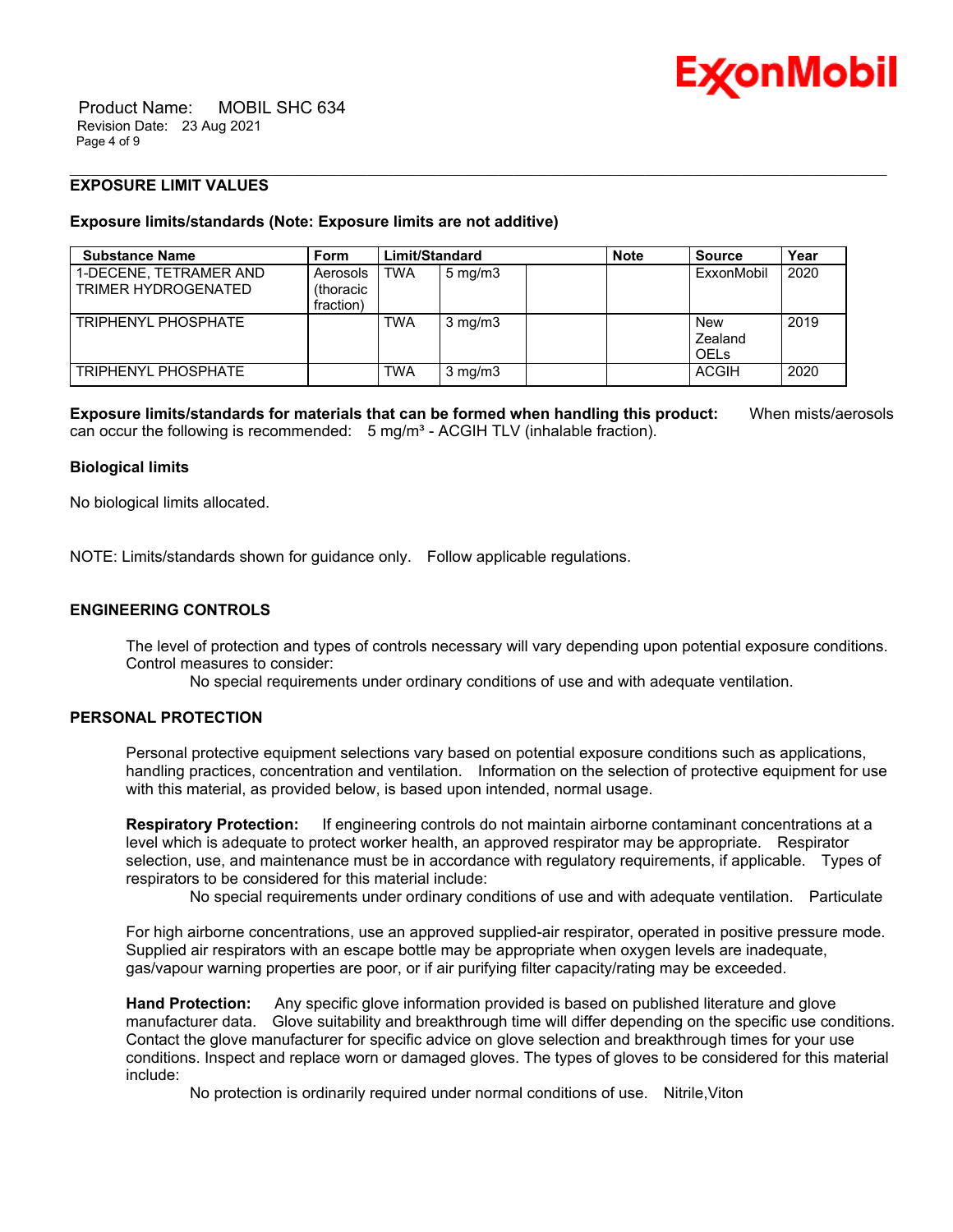

 Product Name: MOBIL SHC 634 Revision Date: 23 Aug 2021 Page 5 of 9

**Eye Protection:** If contact is likely, safety glasses with side shields are recommended.

**Skin and Body Protection:** Any specific clothing information provided is based on published literature or manufacturer data. The types of clothing to be considered for this material include: No skin protection is ordinarily required under normal conditions of use. In accordance with good industrial hygiene practices, precautions should be taken to avoid skin contact.

\_\_\_\_\_\_\_\_\_\_\_\_\_\_\_\_\_\_\_\_\_\_\_\_\_\_\_\_\_\_\_\_\_\_\_\_\_\_\_\_\_\_\_\_\_\_\_\_\_\_\_\_\_\_\_\_\_\_\_\_\_\_\_\_\_\_\_\_\_\_\_\_\_\_\_\_\_\_\_\_\_\_\_\_\_\_\_\_\_\_\_\_\_\_\_\_\_\_\_\_\_\_\_\_\_\_\_\_\_\_\_\_\_\_\_\_\_\_

**Specific Hygiene Measures:** Always observe good personal hygiene measures, such as washing after handling the material and before eating, drinking, and/or smoking. Routinely wash work clothing and protective equipment to remove contaminants. Discard contaminated clothing and footwear that cannot be cleaned. Practice good housekeeping.

# **ENVIRONMENTAL CONTROLS**

Comply with applicable environmental regulations limiting discharge to air, water and soil. Protect the environment by applying appropriate control measures to prevent or limit emissions.

# **SECTION 9 PHYSICAL AND CHEMICAL PROPERTIES**

**Note: Physical and chemical properties are provided for safety, health and environmental considerations only and may not fully represent product specifications. Contact the Supplier for additional information.**

#### **GENERAL INFORMATION**

**Physical State:** Liquid **Colour:** Orange **Odour:** Characteristic **Odour Threshold:** N/D

# **IMPORTANT HEALTH, SAFETY, AND ENVIRONMENTAL INFORMATION**

**Relative Density (at 15.6 °C):** 0.86 [ASTM D4052] **Flammability (Solid, Gas):** N/A **Flash Point [Method]:** >210°C (410°F) [ASTM D-92] **Flammable Limits (Approximate volume % in air):** LEL: 0.9 UEL: 7.0 **Autoignition Temperature:** N/D **Boiling Point / Range:** > 316°C (600°F) [Estimated] **Decomposition Temperature:** N/D **Vapour Density (Air = 1):** > 2 at 101 kPa [Estimated] **Vapour Pressure:** < 0.013 kPa (0.1 mm Hg) at 20 °C [Estimated] **Evaporation Rate (n-butyl acetate = 1):** N/D **pH:** N/A **Log Pow (n-Octanol/Water Partition Coefficient):** N/D **Solubility in Water:** Negligible **Viscosity:** 460 cSt (460 mm2/sec) at 40ºC | 49.9 cSt (49.9 mm2/sec) at 100°C [ASTM D 445] **Molecular Weight:** N/D **Oxidizing Properties:** See Hazards Identification Section.

# **OTHER INFORMATION**

**Freezing Point:** N/D **Melting Point:** N/A **Pour Point:** -30°C (-22°F) [ASTM D5950]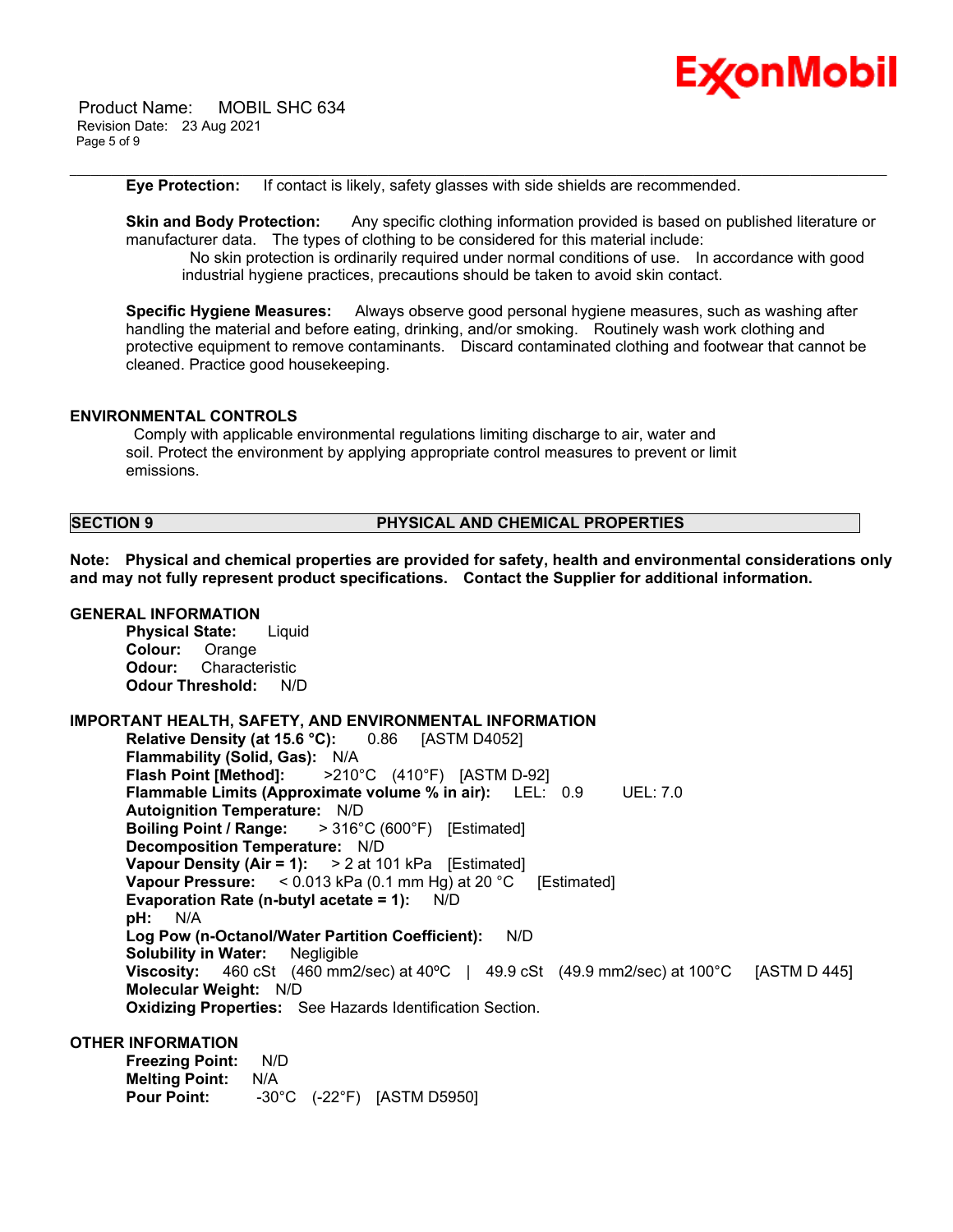

# **SECTION 10 STABILITY AND REACTIVITY**

**STABILITY:** Material is stable under normal conditions.

**CONDITIONS TO AVOID:** Excessive heat. High energy sources of ignition.

**MATERIALS TO AVOID:** Strong oxidisers

**HAZARDOUS DECOMPOSITION PRODUCTS:** Material does not decompose at ambient temperatures.

\_\_\_\_\_\_\_\_\_\_\_\_\_\_\_\_\_\_\_\_\_\_\_\_\_\_\_\_\_\_\_\_\_\_\_\_\_\_\_\_\_\_\_\_\_\_\_\_\_\_\_\_\_\_\_\_\_\_\_\_\_\_\_\_\_\_\_\_\_\_\_\_\_\_\_\_\_\_\_\_\_\_\_\_\_\_\_\_\_\_\_\_\_\_\_\_\_\_\_\_\_\_\_\_\_\_\_\_\_\_\_\_\_\_\_\_\_\_

**POSSIBILITY OF HAZARDOUS REACTIONS:** Hazardous polymerization will not occur.

### **SECTION 11 TOXICOLOGICAL INFORMATION**

# **ACUTE TOXICITY**

| <b>Route of Exposure</b>                    | <b>Conclusion / Remarks</b>                                     |
|---------------------------------------------|-----------------------------------------------------------------|
| <b>Inhalation</b>                           |                                                                 |
| Toxicity: No end point data for material.   | Minimally Toxic. Based on assessment of the components.         |
| Irritation: No end point data for material. | Negligible hazard at ambient/normal handling temperatures.      |
|                                             |                                                                 |
| Ingestion                                   |                                                                 |
| Toxicity: No end point data for material.   | Minimally Toxic. Based on assessment of the components.         |
|                                             |                                                                 |
| <b>Skin</b>                                 |                                                                 |
| Toxicity: No end point data for material.   | Minimally Toxic. Based on assessment of the components.         |
| Irritation: No end point data for material. | Negligible irritation to skin at ambient temperatures. Based on |
|                                             | assessment of the components.                                   |
|                                             |                                                                 |
| Eye                                         |                                                                 |
| Irritation: No end point data for material. | May cause mild, short-lasting discomfort to eyes. Based on      |
|                                             | assessment of the components.                                   |

# **OTHER HEALTH EFFECTS FROM SHORT AND LONG TERM EXPOSURE**

Anticipated health effects from sub-chronic, chronic, respiratory or skin sensitization, mutagenicity, reproductive toxicity, carcinogenicity, target organ toxicity (single exposure or repeated exposure), aspiration toxicity and other effects based on human experience and/or experimental data.

# **For the product itself:**

Repeated and/or prolonged exposure may cause irritation to the skin, eyes, or respiratory tract. **Contains:**

Synthetic base oils: Not expected to cause significant health effects under conditions of normal use, based on laboratory studies with the same or similar materials. Not mutagenic or genotoxic. Not sensitising in test animals and humans.

### **IARC Classification:**

**The following ingredients are cited on the lists below:** None.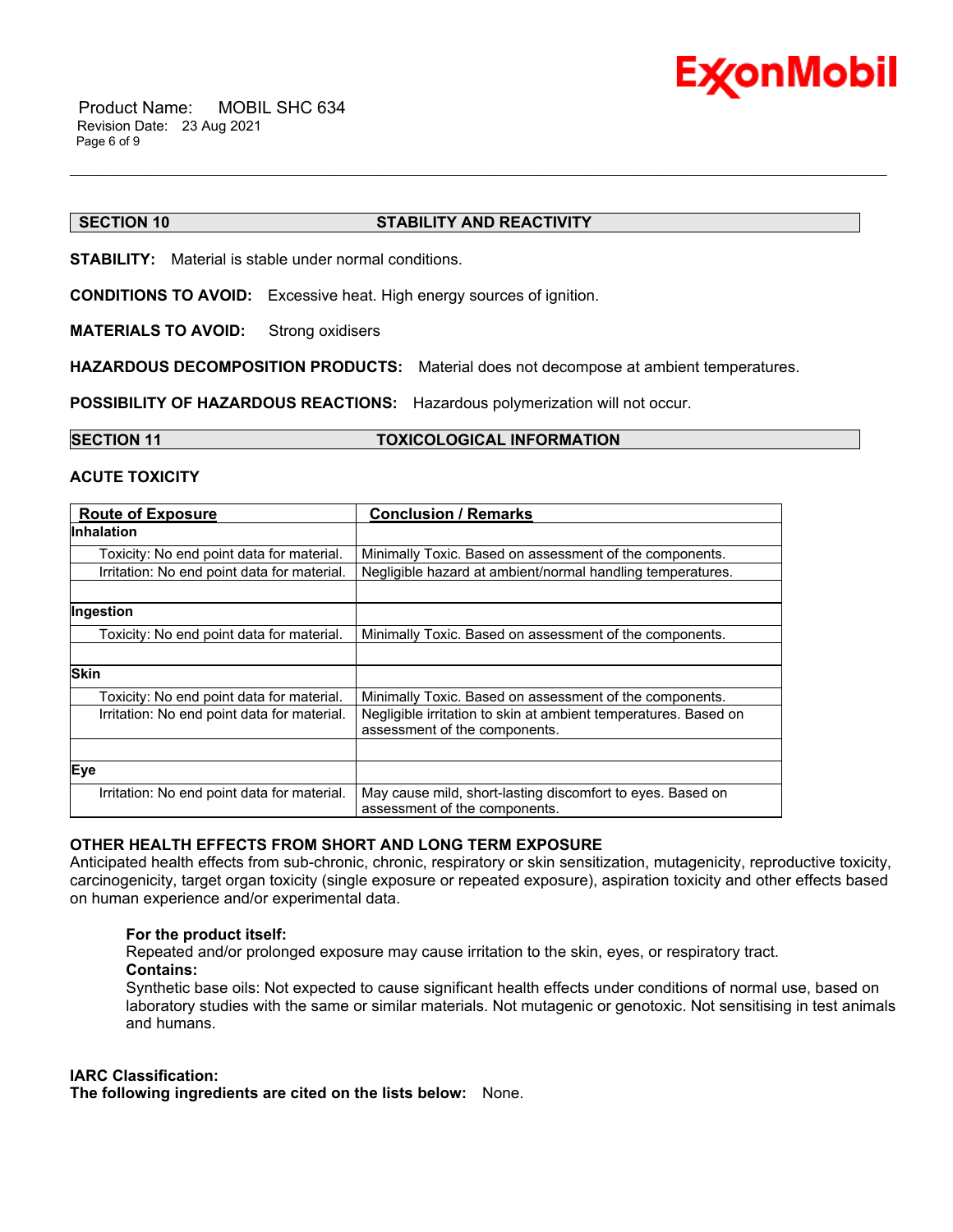

 Product Name: MOBIL SHC 634 Revision Date: 23 Aug 2021 Page 7 of 9

#### --REGULATORY LISTS SEARCHED-- 1 = IARC 1 2 = IARC 2A 3 = IARC 2B

\_\_\_\_\_\_\_\_\_\_\_\_\_\_\_\_\_\_\_\_\_\_\_\_\_\_\_\_\_\_\_\_\_\_\_\_\_\_\_\_\_\_\_\_\_\_\_\_\_\_\_\_\_\_\_\_\_\_\_\_\_\_\_\_\_\_\_\_\_\_\_\_\_\_\_\_\_\_\_\_\_\_\_\_\_\_\_\_\_\_\_\_\_\_\_\_\_\_\_\_\_\_\_\_\_\_\_\_\_\_\_\_\_\_\_\_\_\_

# **SECTION 12 ECOLOGICAL INFORMATION**

The information given is based on data for the material, components of the material, or for similar materials, through the application of bridging principals.

# **ECOTOXICITY**

 Material -- Not expected to be harmful to aquatic organisms. Material -- Not expected to demonstrate chronic toxicity to aquatic organisms

# **MOBILITY**

 Base oil component -- Low solubility and floats and is expected to migrate from water to the land. Expected to partition to sediment and wastewater solids.

# **ECOLOGICAL DATA**

# **Ecotoxicity**

| <b>Test</b>                     | <b>Duration</b> | <b>Organism Type</b>   | <b>Test Results</b>                        |
|---------------------------------|-----------------|------------------------|--------------------------------------------|
| <b>Aquatic - Acute Toxicity</b> | 96 hour(s)      | Oncorhynchus<br>mvkiss | LL50 1003 mg/l: data for similar materials |
| Aquatic - Chronic Toxicity      | $21$ dav(s)     | Daphnia magna          | NOELR 1 mg/l: data for similar materials   |

**SECTION 13 DISPOSAL CONSIDERATIONS**

Disposal recommendations based on material as supplied. Disposal must be in accordance with current applicable laws and regulations, and material characteristics at time of disposal.

# **DISPOSAL RECOMMENDATIONS**

Product is suitable for burning in an enclosed controlled burner for fuel value or disposal by supervised incineration at very high temperatures to prevent formation of undesirable combustion products. Protect the environment. Dispose of used oil at designated sites. Minimize skin contact. Do not mix used oils with solvents, brake fluids or coolants.

**Empty Container Warning** Empty Container Warning (where applicable): Empty containers may contain residue and can be dangerous. Do not attempt to refill or clean containers without proper instructions. Empty drums should be completely drained and safely stored until appropriately reconditioned or disposed. Empty containers should be taken for recycling, recovery, or disposal through suitably qualified or licensed contractor and in accordance with governmental regulations. DO NOT PRESSURISE, CUT, WELD, BRAZE, SOLDER, DRILL, GRIND, OR EXPOSE SUCH CONTAINERS TO HEAT, FLAME, SPARKS, STATIC ELECTRICITY, OR OTHER SOURCES OF IGNITION. THEY MAY EXPLODE AND CAUSE INJURY OR DEATH.

**SECTION 14 TRANSPORT INFORMATION**

**LAND** : Not Regulated for Land Transport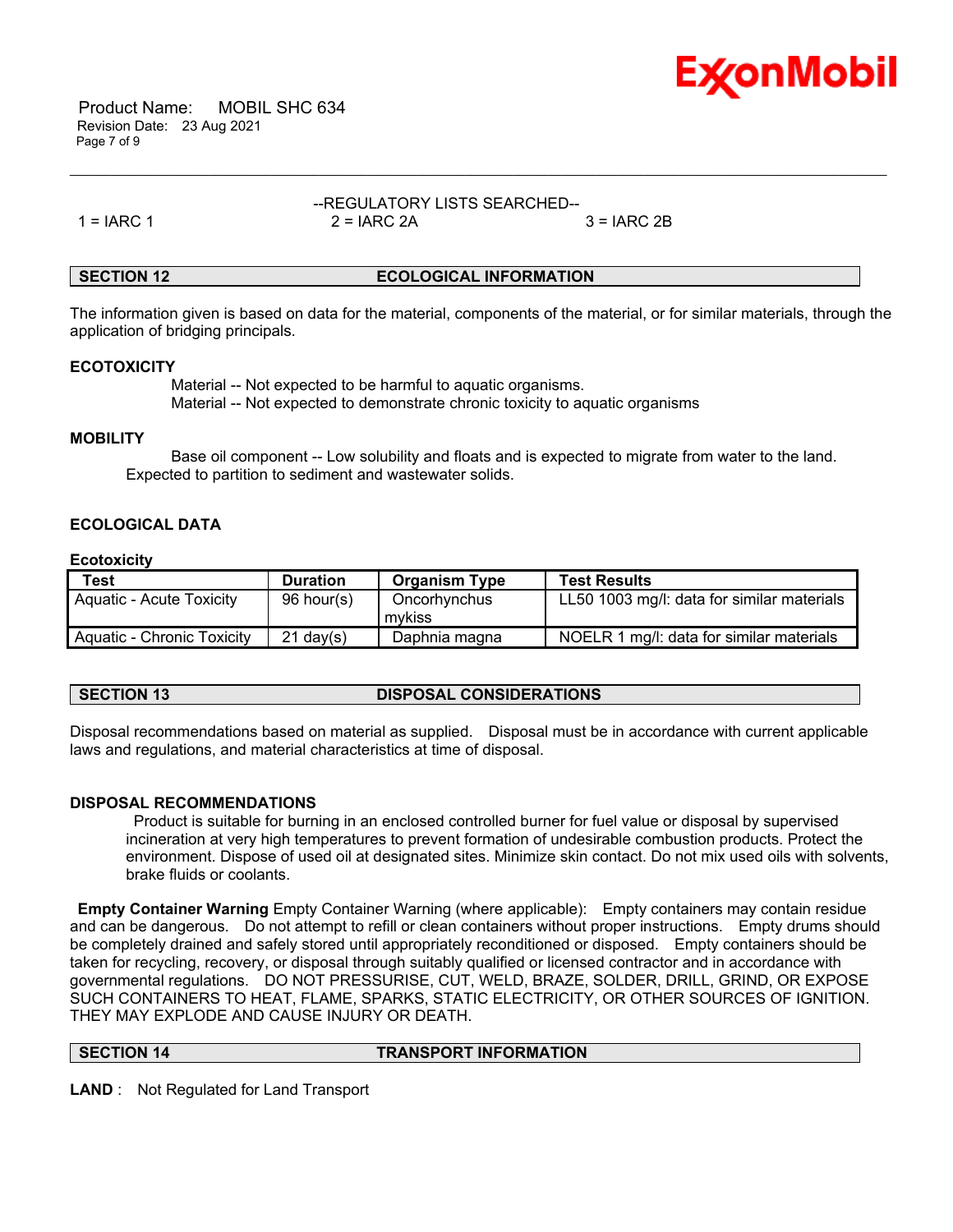

 Product Name: MOBIL SHC 634 Revision Date: 23 Aug 2021 Page 8 of 9

**SEA (IMDG):** Not Regulated for Sea Transport according to IMDG-Code

**AIR (IATA):** Not Regulated for Air Transport

**SECTION 15 REGULATORY INFORMATION**

\_\_\_\_\_\_\_\_\_\_\_\_\_\_\_\_\_\_\_\_\_\_\_\_\_\_\_\_\_\_\_\_\_\_\_\_\_\_\_\_\_\_\_\_\_\_\_\_\_\_\_\_\_\_\_\_\_\_\_\_\_\_\_\_\_\_\_\_\_\_\_\_\_\_\_\_\_\_\_\_\_\_\_\_\_\_\_\_\_\_\_\_\_\_\_\_\_\_\_\_\_\_\_\_\_\_\_\_\_\_\_\_\_\_\_\_\_\_

**Material is Not Hazardous as defined by the Hazardous Substances (Health and Safety Reform Revocations) Regulations 2017.**

**Product is not regulated according to New Zealand Land Transport Rule.**

# **REGULATORY STATUS AND APPLICABLE LAWS AND REGULATIONS**

**Listed or exempt from listing/notification on the following chemical inventories :**  AIIC, IECSC, ISHL, KECI, PICCS, TCSI, TSCA  **Special Cases:**

| Inventory   | <b>Status</b>         |
|-------------|-----------------------|
| <b>ENCS</b> | Apply<br>Restrictions |
| <b>NDSL</b> | Restrictions Apply    |

# **SECTION 16 OTHER INFORMATION**

### **N/D = Not determined, N/A = Not applicable**

**KEY TO THE H-CODES CONTAINED IN SECTION 3 OF THIS DOCUMENT (for information only):**

H304: May be fatal if swallowed and enters airways; Aspiration, Cat 1

H400: Very toxic to aquatic life; Acute Env Tox, Cat 1

H410: Very toxic to aquatic life with long lasting effects; Chronic Env Tox, Cat 1

H411: Toxic to aquatic life with long lasting effects; Chronic Env Tox, Cat 2

### **THIS SAFETY DATA SHEET CONTAINS THE FOLLOWING REVISIONS:**

Section 15: NZ Dangerous/not Dangerous information was modified.

----------------------------------------------------------------------------------------------------------------------------------------------------- The information and recommendations contained herein are, to the best of ExxonMobil's knowledge and belief, accurate and reliable as of the date issued. You can contact ExxonMobil to insure that this document is the most current available from ExxonMobil. The information and recommendations are offered for the user's consideration and examination. It is the user's responsibility to satisfy itself that the product is suitable for the intended use. If buyer repackages this product, it is the user's responsibility to insure proper health, safety and other necessary information is included with and/or on the container. Appropriate warnings and safe-handling procedures should be provided to handlers and users. Alteration of this document is strictly prohibited. Except to the extent required by law, republication or retransmission of this document, in whole or in part, is not permitted. The term, "ExxonMobil" is used for convenience, and may include any one or more of ExxonMobil Chemical Company, Exxon Mobil Corporation, or any affiliates in which they directly of indirectly hold any interest.